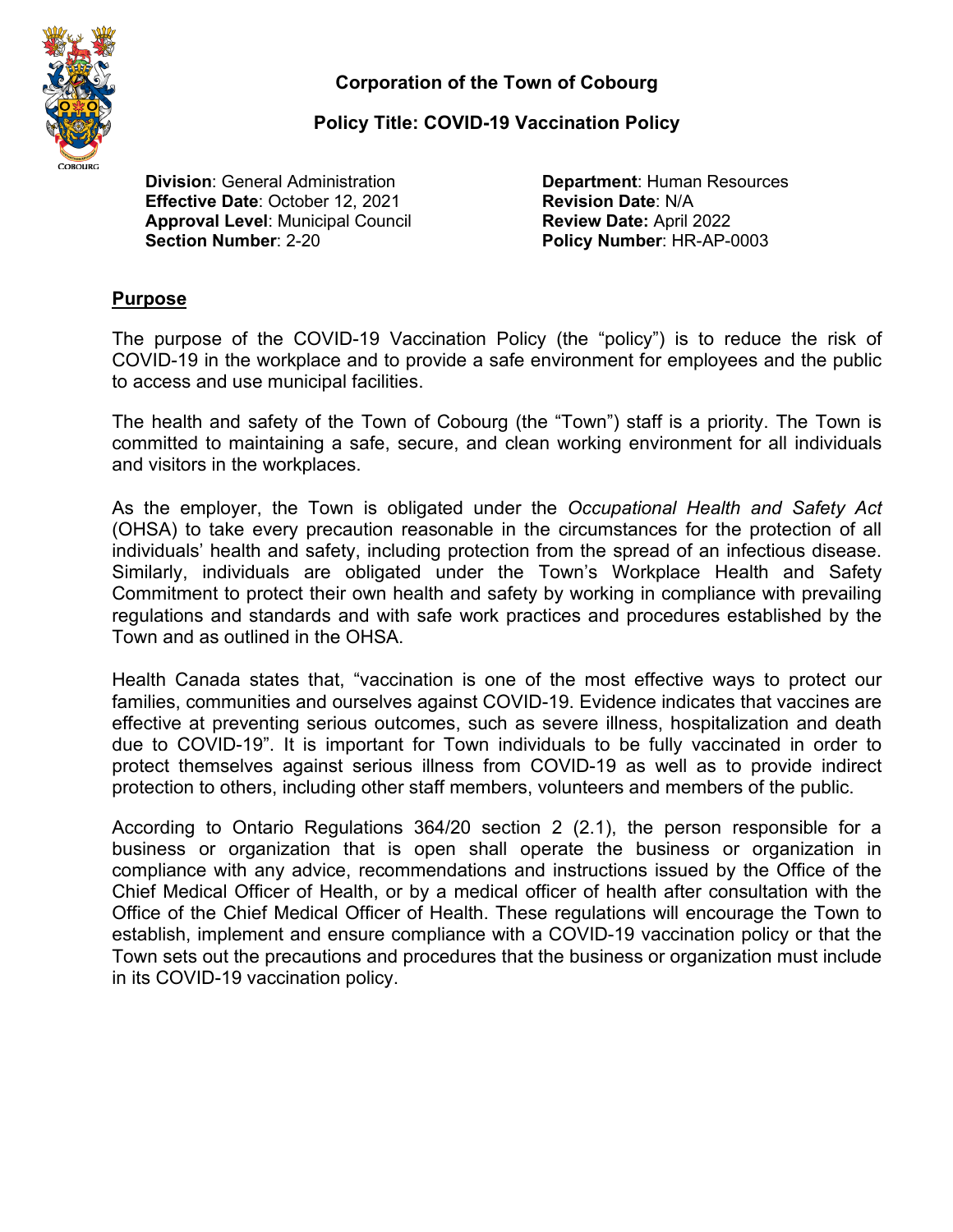# **Policy Title: COVID-19 Vaccination Policy**

## **Definitions**

**Banked time** is time that the individual has accrued in their banks. This would exclude sick time.

**Contraindications** are medical reasons why a person should not receive the vaccine. Contraindications may vary by type of COVID-19 vaccine.

**Coronavirus disease (COVID-19)** is an infectious disease caused by a newly discovered coronavirus. Most people infected with the COVID-19 virus will experience mild to moderate respiratory illness and recover without requiring special treatment. Older people, and those with underlying medical problems like cardiovascular disease, diabetes, chronic respiratory disease, and cancer are more likely to develop serious illness. (World Health Organization)

**COVID-19 vaccine** includes any COVID-19 vaccines approved by Health Canada.

**Fully Vaccinated** means having received the full series of a COVID-19 vaccine or a combination of COVID-19 vaccines approved by Health Canada; and having received the final dose of the COVID-19 vaccine (and any boosters should they become recommended by Health Canada) at least 14 days ago.

**Individual(s)** is an employee of the Town, including full-time, part-time, contract employees, volunteer Firefighters and students.

**National Advisory Committee on Immunization (NACI)** is a national advisory committee of experts in the fields of pediatrics, infectious diseases, immunology, medical microbiology, internal medicine and public health.

**Partially Vaccinated** is an individual having received only one dose of a two-dose vaccine series or having received the final dose of the two-dose vaccination series less than 14 days ago.

**Proof of Vaccination** means vaccination receipt from the Ontario Ministry of Health or the Ontario Government's vaccination passport program (when that is established). A receipt of vaccination can be obtained by logging into the Ontario COVID-19 portal at [https://covid19.ontariohealth.ca/.](https://covid19.ontariohealth.ca/)

**Rapid Antigen Testing** is a form of point-of-care testing that directly detects the presence or absence of an antigen. It is commonly used for the detection of SARSCoV-2, the virus that causes COVID-19.

**Workplace** refers to any Town operated facility/building. This definition excludes Venture-13 partners.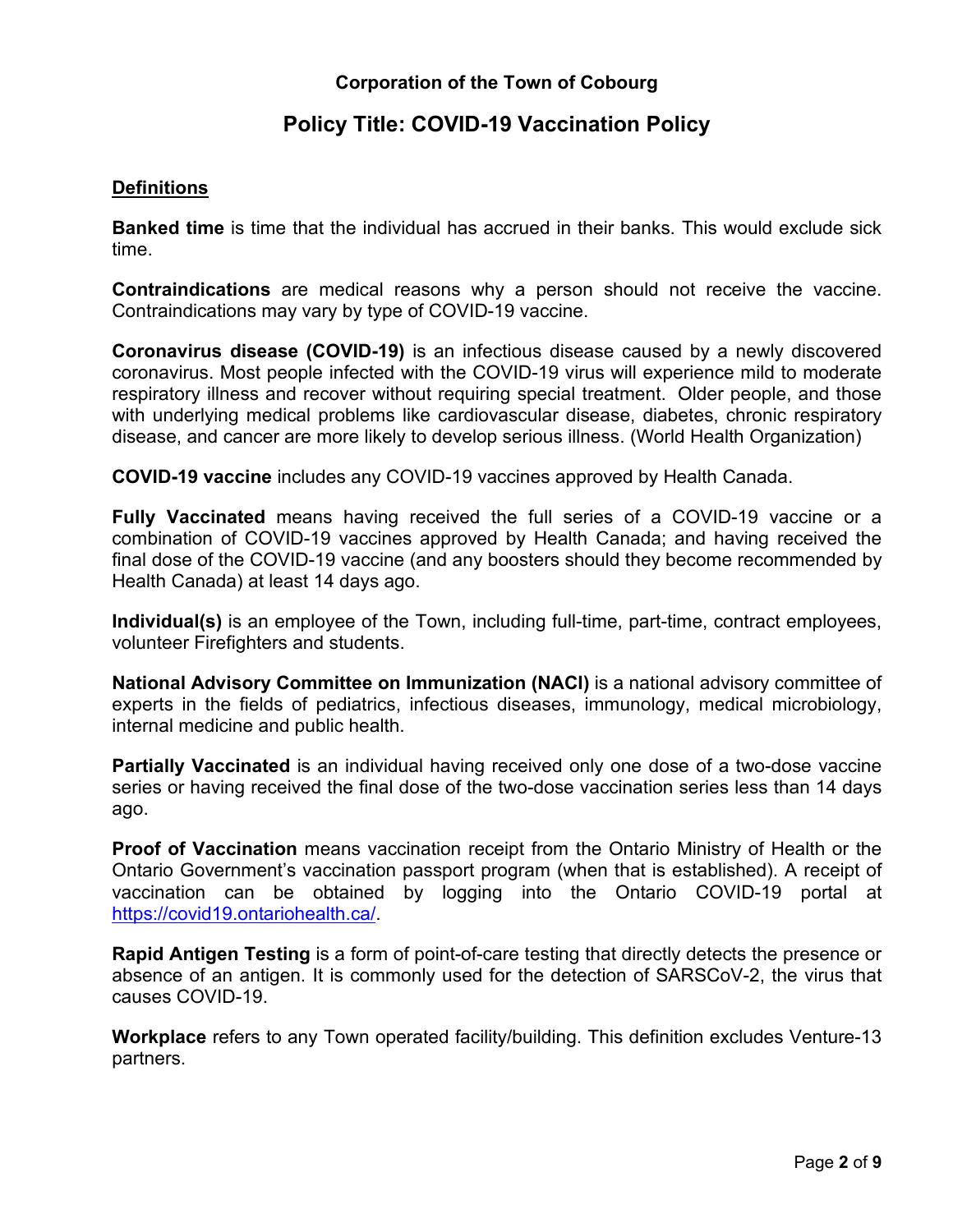# **Policy Title: COVID-19 Vaccination Policy**

## **Policy**

#### 1. Vaccination Requirement

Individuals are required to be fully vaccinated with a Health Canada or World Health Organization approved COVID-19 vaccine series by November 29, 2021.

## **Support for Vaccinations**

The Town supports individuals in obtaining their COVID-19 Vaccination. If operationally feasible and with the permission of their immediate supervisor, individuals can be released on work time to be vaccinated without loss of compensation.

#### 2. Proof of Vaccination Requirement

In following the National Advisory Committee on Immunization (NACI) recommendations and the Ontario Ministry of Health Directives, the Town strives to provide the best protective measures for individuals and the public. In order to assess the site-specific workplace risk of individual exposure to contracting and transmitting COVID-19, the Town mandates that individuals shall disclose their vaccination status by submitting the vaccination disclosure form and proof of vaccination for full immunization.

## **Submission Dates**

Individuals must disclose their vaccination status to Human Resources in accordance with the established process no later than October 22, 2021 or upon hire.

Individuals who, by October 22, 2021, disclose that they have not received the final dose an approved COVID-19 vaccine series, or who have not disclosed their vaccination status as required, shall attend mandatory education on the benefits of vaccination that is endorsed by the Haliburton, Kawartha, Pine Ridge District Health Unit.

Individuals will be required to update their vaccination status in accordance with the established process and by the dates set out in this policy, as they obtain each dose of COVID-19 vaccine.

#### 3. Accommodations in Accordance with the Ontario Human Rights Code

Accommodations in accordance with the Ontario Human Rights Code (Code) will include those individuals that are not able to receive the COVID-19 vaccine for medical or disability-related reasons.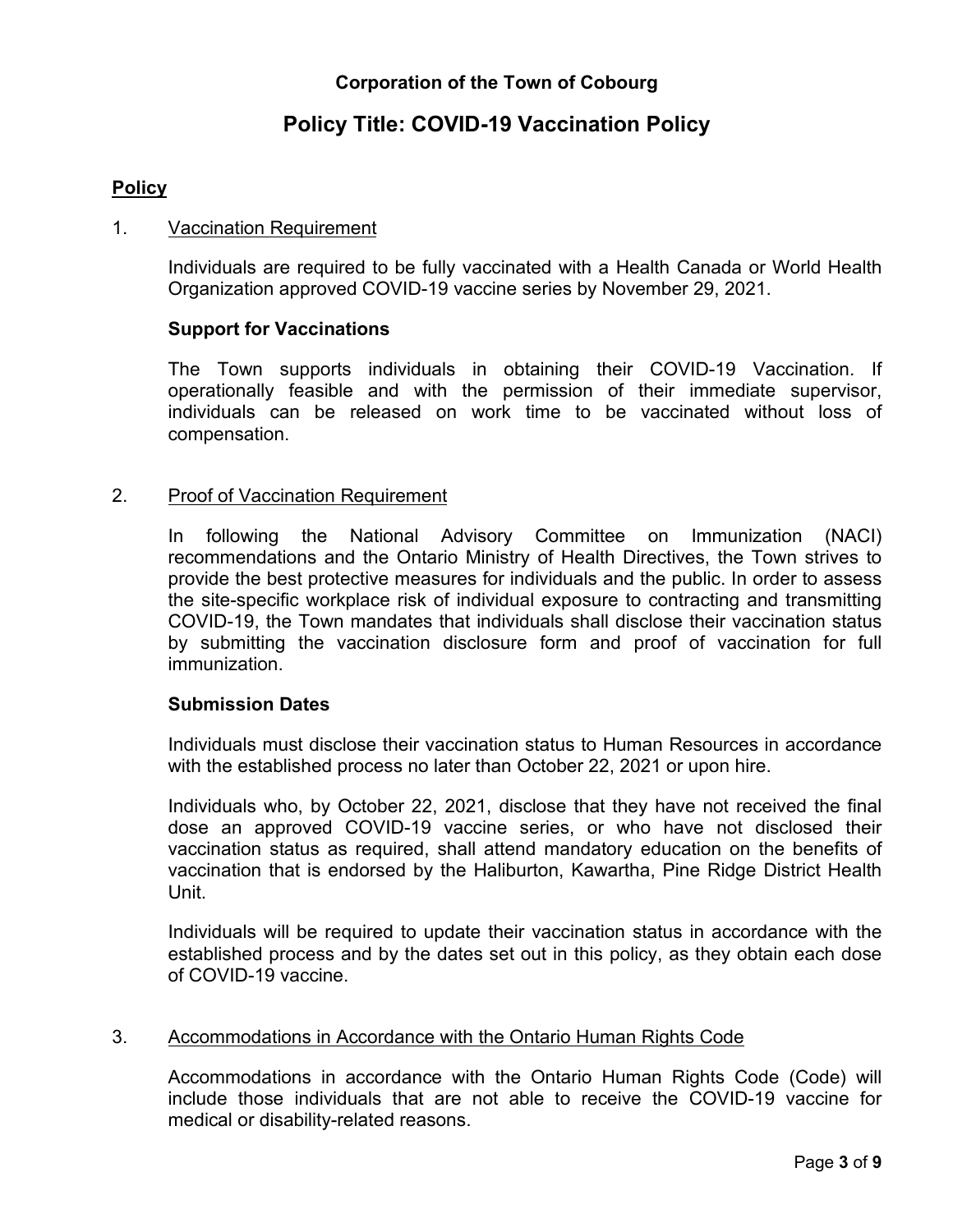# **Policy Title: COVID-19 Vaccination Policy**

## **Medical Exemptions**

Individuals who believe they have a valid medical contraindication to the COVID-19 vaccine which prevents them from receiving the vaccine, shall provide written medical documentation supplied by a physician (MD) or by a registered nurse extended class (RNEC) or nurse practitioner (NP) that sets out a documented medical reason for not being fully vaccinated and the effective time period for the medical reason. This documentation and a copy of the Exemption Form shall be provided to Human Resources as proof of exemption.

## **Other Protected Grounds**

Individuals who are not able to obtain a COVID-19 vaccine for a reason related to a protected ground set out in the Ontario Human Rights Code (Code) can request accommodation through Human Resources. According to the Ontario Human Rights Commission policy statement, a person who chooses not to be vaccinated based on personal preference does not have the right to accommodation under the Code. While the Code prohibits discrimination based on creed, personal preferences or singular beliefs do not amount to a creed within the meaning of the Code.

#### **Accommodation Plan**

Individuals who substantiate a valid medical exemption or other need for accommodation under another protected ground shall:

- Submit to regular antigen testing (Rapid Test) for COVID-19 and demonstrate a negative result, at least twice per week on Mondays and Thursdays. High risk conditions or workplaces, such as the Fire Department, may increase testing frequency at the discretion of the employer;
- Provide verification of the negative test result to Human Resources prior to attending the workplace and within two (2) hours of their scheduled shift;
- Proof shall be provided via email with a photo (date/time stamped) of the negative test result;
- If proof is not received prior to the start of the individual's shift, they shall not be permitted to work or enter the workplace and will be required to utilize their banked time to make their pay whole; and
- Not attend the workplace if a positive test result is received.

Individuals with approved exemptions will be provided the test kit by the Corporation for conducting the Rapid Test. If the Corporation is unable to provide the test kits, individuals with a medical exemption will be reimbursed for the cost to have the Rapid Test conducted at another location, up to a cost of \$50.00.

In additional to Rapid Testing, the Town will work with the individual to determine whether and how the employee may be accommodated, as required. Each situation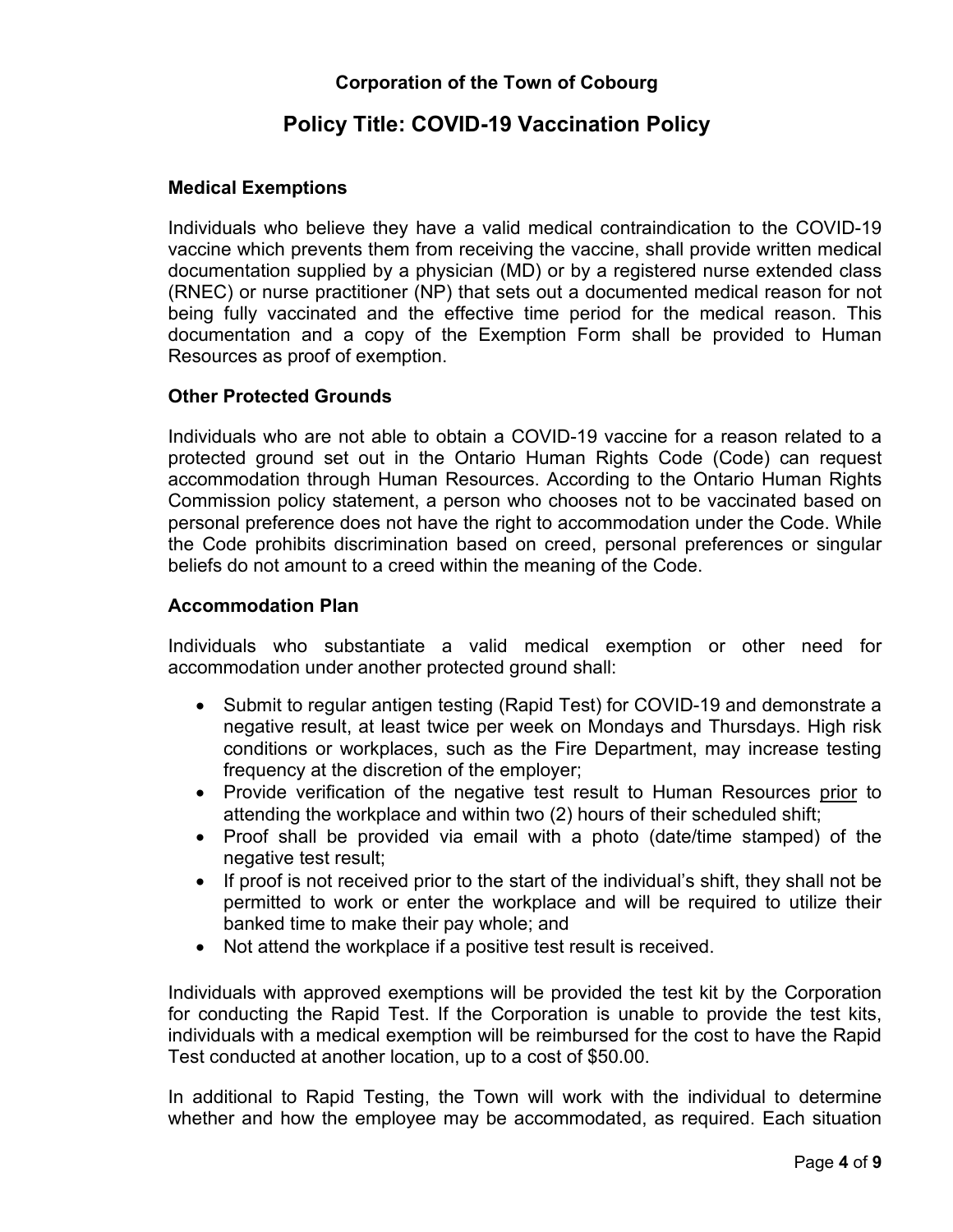## **Policy Title: COVID-19 Vaccination Policy**

will be considered on its own facts, in accordance with any applicable legal obligations under the Ontario Human Rights Code. Individuals may be reassigned to work where the individual has less exposure to potential risks of contracting and transmitting COVID-19. All reassignments will be regularly reviewed to determine feasibility and need.

#### 4. Undisclosed and Non-Vaccinated Individuals

Individuals who do not provide proof of vaccination or disclose that they are unvaccinated by November  $29<sup>th</sup>$ , 2021, and do not have a recognized exemption as outlined above, shall:

- Be considered unvaccinated under this policy
- Attend mandatory education on the benefits of vaccination that is endorsed by the Haliburton, Kawartha, Pine Ridge District Health Unit.
- Submit to regular antigen testing (Rapid Test) for COVID-19 and demonstrate a negative result, at least twice per week on Mondays and Thursdays. High risk conditions or workplaces, such as the Fire Department, may increase testing frequency at the discretion of the employer;
- Provide proof of a negative test result to Human Resources prior to attending the workplace and within two (2) hours of their scheduled shift;
- Proof shall be provided via email with a photo (date/time stamped) of the negative test result;
- If proof is not received prior to the start of the individual's shift, they shall not be permitted to work or enter the workplace and will be required to utilize their banked time to make their pay whole;
- Not attend or enter the workplace if a positive test result is received;
- Not be compensated for testing;
- Not be provided test kits for conducting the Rapid Test or be compensated the cost of conducting the testing; and
- Will be required to conduct the testing outside of work time.

Individuals who decline the COVID-19 vaccine may be reassigned to work where the individual has less exposure to potential risk of contracting and transmitting COVID-19. If reassignment is deemed necessary, but no alternative work is available, the individual will be placed on an unpaid leave of absence. Individuals on an unpaid leave of absence may use personal banked time to keep their pay whole. Should an individual refuse to submit to Rapid Testing as outlined above, they will be placed on an unpaid leave of absence.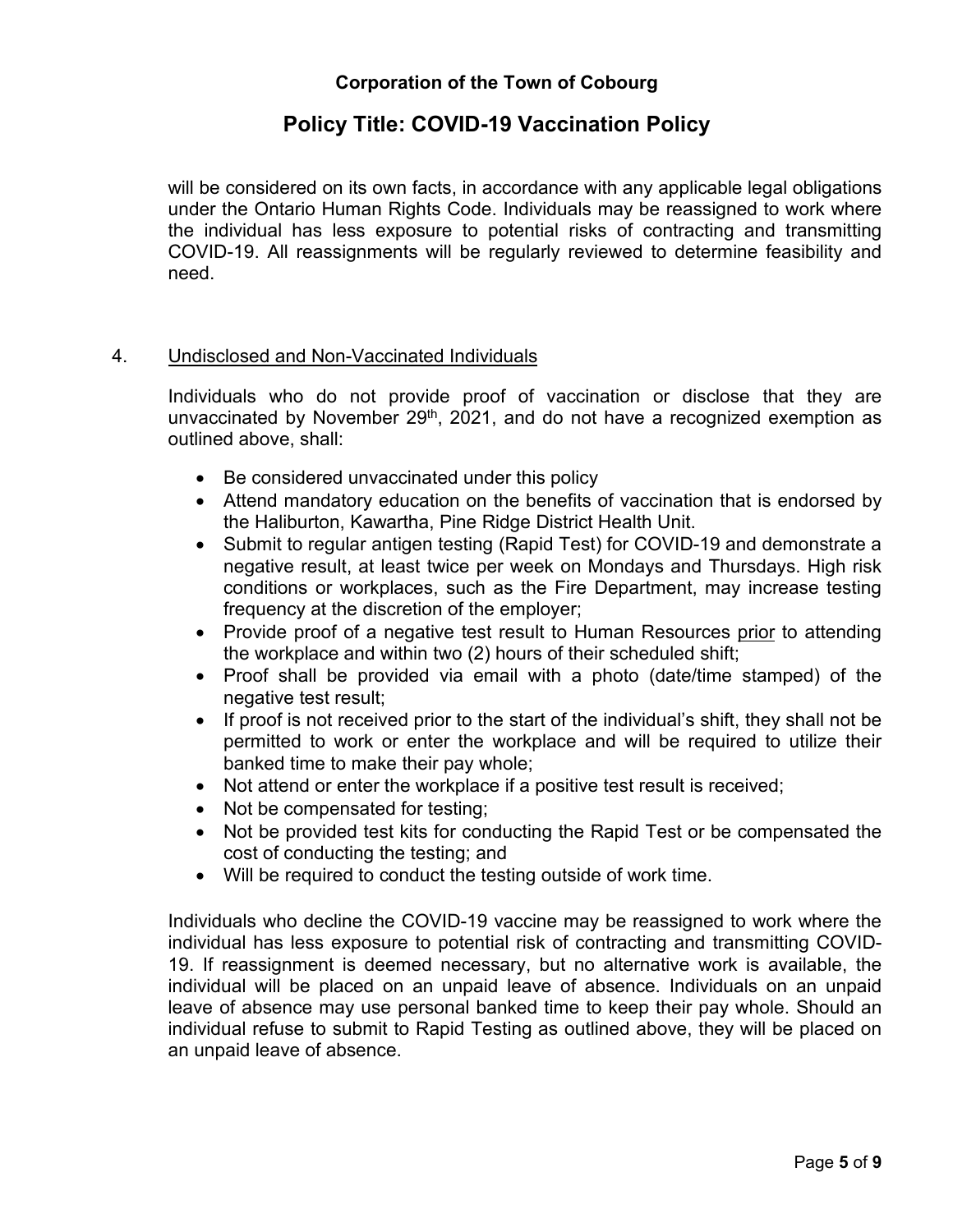# **Policy Title: COVID-19 Vaccination Policy**

#### 5. Vaccine Awareness

An educational program will be provided to those individuals who are undisclosed or non-vaccinated and shall include:

- Description and hazards of COVID-19;
- How COVID-19 vaccines work:
- Vaccine safety related to the development of the COVID-19 vaccines;
- The benefits of vaccination against COVID-19;
- Risks of not being vaccinated against COVID-19;
- Possible side effects of COVID-19 vaccination; and
- Requirements for COVID-19 testing.

An individual who must participate in the educational program will sign a declaration that they completed the educational program. Staff wishing to participate in the educational program are encouraged to do so and can make that request through Human Resources.

#### 6. Confidentiality Statement

The Town will not disclose personal information to any third party without the consent of the individual who the record pertains to or only as required by law. Only those individuals who require access to these records for the implementation of this policy will have access. All proof of vaccinations or negative test results will be collected, used, and stored in accordance with any applicable privacy law including the Municipal Freedom of Information and Protection of Privacy Act (MFIPPA).

The Town will use this information to restrict access to Town facilities, as necessary, and to ensure compliance with any applicable legislation, regulations and guidelines by the Federal, Provincial, and Municipal Governments, and Public Health. This information will also be used for the purpose of implementing this policy, ensuring compliance with this policy, for administering health and safety protocols, and infection and prevention control measures in the workplace.

## 7. Consequences of Non-Compliance with Policy

This policy shall be followed in compliance with all Health and Safety Policies. Individuals who do not comply with this policy may be subject to discipline, up to and including dismissal.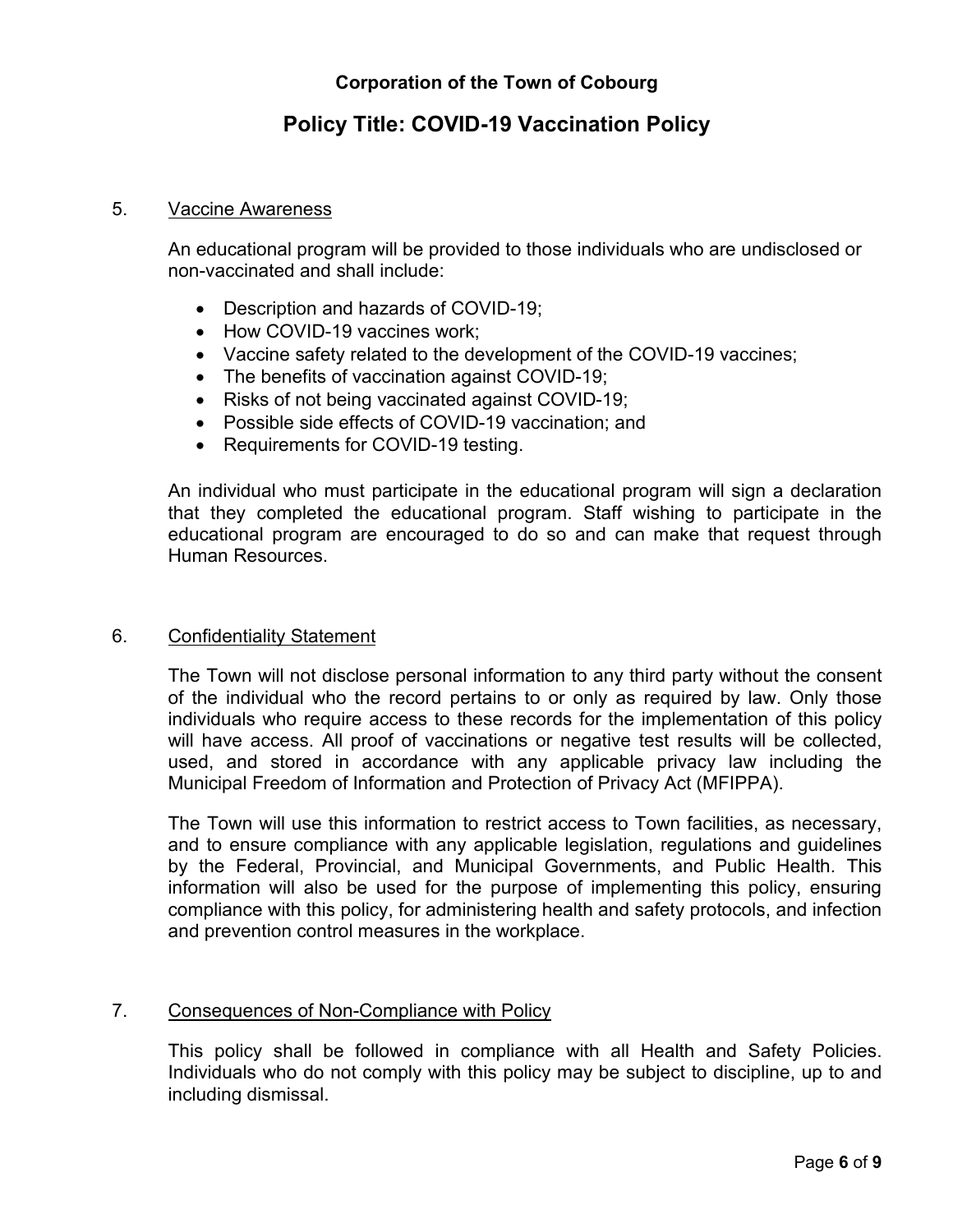## **Policy Title: COVID-19 Vaccination Policy**

Misrepresentations of information related to COVID-19 or falsification of any COVID-19 documentation at any time will be subject to discipline, up to and including dismissal.

#### 8. Workplace Safety Measures

COVID-19 vaccines do not replace workplace controls. The Town will continue to review all COVID-19 policies and procedures regularly as well as the evolving public health information and context, to ensure that each item continues to optimally protect the health and safety of all individuals and the public. The Town will continue to comply with Provincial and local health authority protective measures including isolation protocols, COVID-19 testing, protective barriers, wearing masks, wearing Personal Protective Equipment (PPE), and physical distancing.

#### 9. Volunteers, Contractors and Consultants

The Town is committed to maintaining a safe, secure, and clean working environment for all individuals and visitors in any Town workplaces.

As such, all volunteers, contractors and consultants who elect to not be vaccinated for reasons other than an exemption under the Code will not be permitted to enter any Town workplace. Proof of vaccination will be required upon entering the workplace. This information will be verified by the Department/Division that is managing the volunteer, contractor or consultant which is entering the Town workplace.

Partners and/or tenants operating out of Venture-13 will be required to operate under the provincial legislation and their own organizational policies, with recommendations from the Town.

## 10. Council

Members of Council will be required to provide proof of vaccination status to the Town Clerk to demonstrate leading by example in the establishment of the COVID-19 Vaccination Policy. The Town mandates that Council shall disclose their vaccination status by submitting the vaccination disclosure form and proof of vaccination for full immunization. Council must disclose their vaccination status to the Town Clerk in accordance with the above established process no later than October 22, 2021.

Members of Council who have a recognized exemption due to a medical condition or protected ground set out under the Code shall: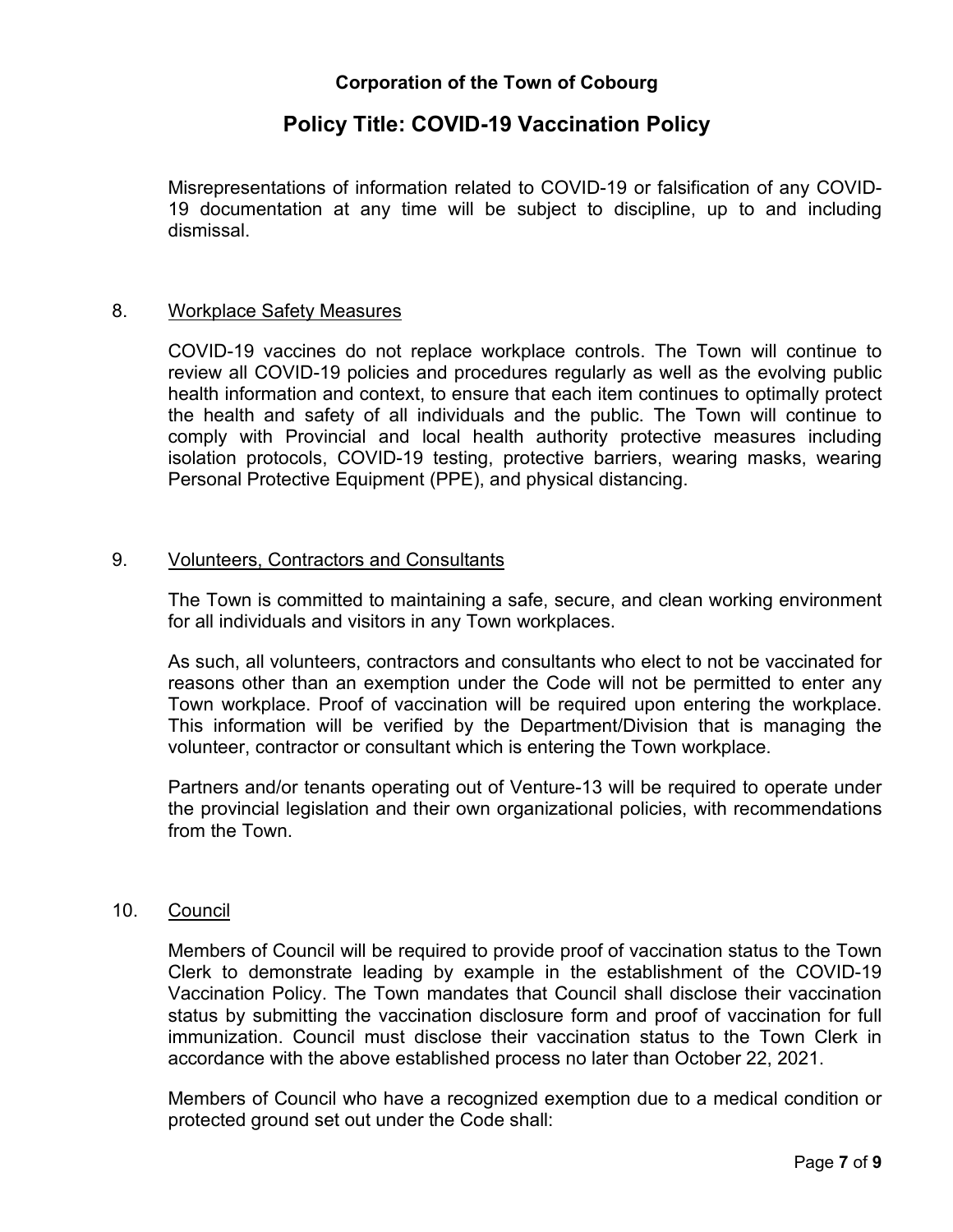# **Policy Title: COVID-19 Vaccination Policy**

- Provide proof of a negative test result to the Town Clerk prior to attending a Town workplace;
- Test results shall be no older than forty-eight (48) hours;
- Proof shall be provided via email with a photo (date/time stamped) of the negative test result; and
- Not attend a Town workplace if a positive test result is received.

Members of Council that require an exemption due to a medical condition or protected ground set out under the Code will be provided the test kit by the Corporation for conducting the Rapid Test. If the Corporation is unable to provide the test kits, these individuals will be reimbursed for the cost to have the Rapid Test conducted at another location, up to a cost of \$50.00.

Members of Council who do not provide proof of vaccination or disclose that they are unvaccinated by November 29<sup>th</sup>, 2021, shall:

- Attend mandatory education on the benefits of vaccination that is endorsed by the Haliburton, Kawartha, Pine Ridge District Health Unit.
- Provide proof of a negative test result to the Town Clerk prior to attending a Town workplace;
- Test results shall be no older than forty-eight (48) hours;
- Proof shall be provided via email with a photo (date/time stamped) of the negative test result; and
- Not attend a Town workplace if a positive test result is received.

## **Scope**

This policy applies to all employees of the Town, including full-time, part-time, contract individuals, students, volunteers, contractors, consultants and Members of Council. It applies to the initial dose of a vaccine and any subsequent doses.

Newly hired and re-hired employees are required to be fully vaccinated against COVID-19 as a condition of employment and will be required to show proof of immunization or seek an exemption pursuant to the Code at time of hire.

The Cobourg Police Services will be mandated through their own Policy titled CB-029 COVID-19 (Novel Coronavirus) Vaccination Verifications and Testing.